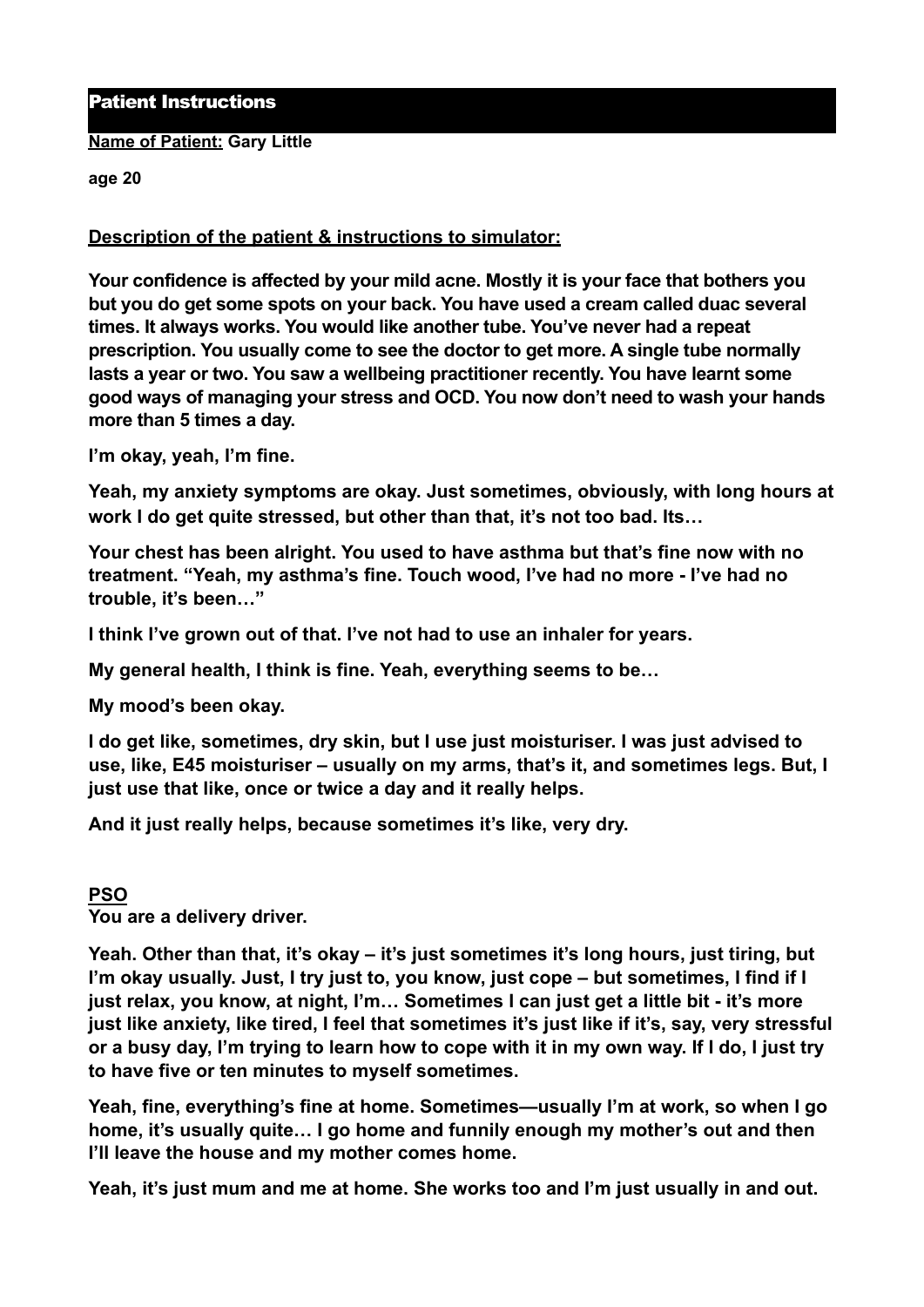**Yeah, mum's fine. She's actually doing, she's doing very well. She's doing really well at the moment, she's just keeping herself active, she's just keeping herself on the go and she's just not letting herself—you know, she's just not letting herself get… You know the problem she's got at the moment?** 

**She's not letting it get to her, she's really, like, keeping active. She's really staying strong – I am actually really proud of her, like, she's really doing very well.** 

**Mum has Parkinson's disease. So, she's doing, she's doing extremely well – I know she's just had, like, a letter off the hospital, I think she went to see a specialist and he said, like, he's very impressed you know, with her improvement. He sees, you know - I mean it seems like a positive outlook, when he says that she's doing extremely well. She's keeping active, she's, I mean she's constantly on the go anyway, but she's just doing very well.** 

**I don't smoke.** 

**I usually just use, like Dove soap, like a moisturising soap. That usually helps, yeah.** 

**You are happy with reasonable suggestions by the doctor.** 

**I'm okay, yeah. I'm learning to deal - sometimes that's usually a factor, if I'm more anxious or stressed, I do wash my hands more often. It's just sometimes I've got—I did once have to go and see a therapist about it, I think it was about four years ago, and I have learned—compared to before, it was a lot worse. I mean, I was washing my hands up to fifty times a day, probably more, but it's not as bad as it used to be.** 

**Yeah, so it's – if I'm anxious or tired it can be up to like ten times a day, but I just learned to control that.** 

**Yeah, I'll definitely - like I say, its compared to what it was, it's a lot better. I mean, I still have those moments where I feel like I need to wash, I just think it's just doubt. I mean, just general anxiety and stress.** 

**Your OCD affects your face, but more like confidence than anything. It just sometimes makes me feel down, just sometimes I feel more anxious. I mean, at the moment, it might be just me, I sometimes always just think the worst. Sometimes you're just looking in the mirror and I just see the worst.** 

# **First line and history**

**I was just wondering if I'd be able to collect - sometimes what happens is I get mild acne, sometimes spots, but lately it's bee going away. But, I get this ointment, it's an antibacterial cream I get off the doctor - I think it's called duac cream, I don't know if that's how you pronounce it. It always works, but I've tried to look for some, but I've had a few little outbreaks the past few weeks and sometimes it does affect the way - me being anxious, I get very self-conscious about it.** 

**But, it hasn't been too bad the last couple of days, so I just wondered if I'd be able to, like…** 

**Yeah, I was just wondering if that would be possible. It's just to be on the safe side that's all. Because if I use it, then my face, my complexion really does clear up. And I do - and it does help; the doctor always, they've always told me if I do need to use it, it's**